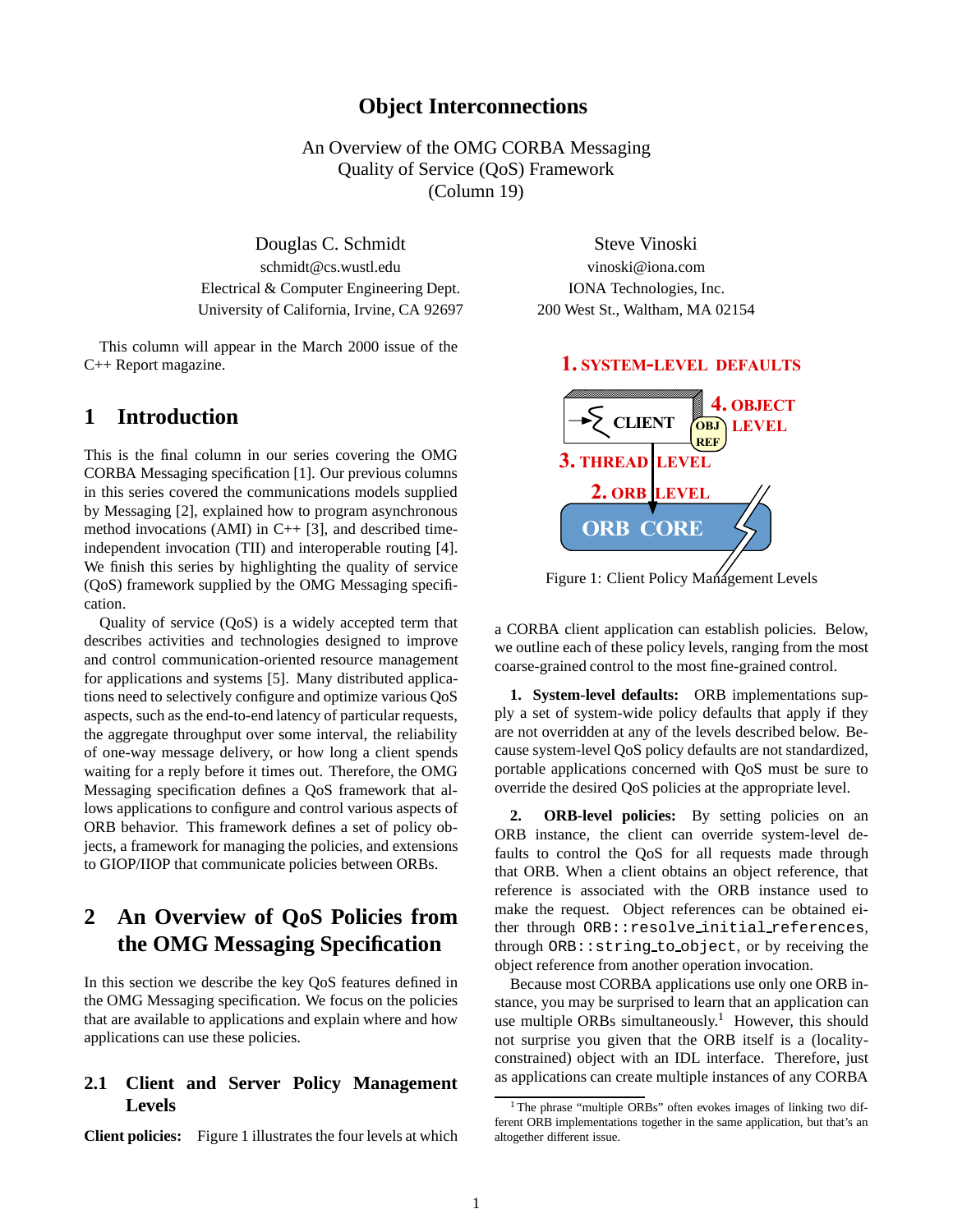object, they can create multiple instances of an ORB by invoking CORBA::ORB init multiple times with different arguments.

Prior to the OMG's adoption of the Messaging specification, applications rarely had any need to instantiate multiple ORBs. Now that QoS policies can be applied at the ORB level, however, applications may want to use multiple ORBs so they can apply different QoS policies to different invocations. For example, an application might want to communicate with one set of objects using traditional synchronous invocations, but communicate with another set of objects using asynchronous invocations. Such an application might opt to use two different ORBs, with different QoS policies, to communicate with these two sets of objects.

**3. Thread-level policies:** Applications can override ORB-level and system-level policies on a per-thread basis. This provides a finer granularity of control that allows requests made in a given thread to have different QoS characteristics than requests made by other threads in the same application process. Applications can override thread-level policies by retrieving a PolicyCurrent object from the ORB's resolve initial references bootstrapping operation and invoking appropriate QoS framework operations, such as set policy overrides.

**4. Object-level policies:** The finest level of QoS granularity control available to applications is on a per-object reference basis. The CORBA:: Object interface supplies operations to override thread-, ORB-, and system-level QoS policies, as well as to query the *effective* client-side policy in effect for a given policy type. The ORB implementation computes the effective policy value by considering the system-level default and applying any overrides from the ORB-, thread-, and object-levels.

**Server policies:** Server applications can provide QoS policies along with the normal POA policies when they call the create POA operation on the PortableServer::POA class. When an object reference is created using a QoSenabled POA, the POA ensures that any server-side policies that affect client-side requests, such as a request priority policy, are embedded in the TAG POLICIES component in the object reference. This enables clients who invoke operations on such object references to honor the policies required by the target object. Note that not all policies are usable on both clients and servers – see the OMG Messaging specification [1] for more details.

## **2.2 Policy Types**

The standard QoS policies defined in the OMG Messaging specification provide substantial power and flexibility for CORBA applications. Below, we briefly outline some of the standard QoS policy types. Section 3 then describes several common policies in more detail and illustrates how to program them in C++.

**Rebind policy:** Traditional CORBA applications had no standard way to control whether and how the client ORB transparently rebinds if a LOCATION FORWARD response is received or if a connection drops. The rebind policy allows applications to select whether to transparently rebind (which is the traditional CORBA behavior), rebind when connections are closed but not rebind on LOCATION FORWARD responses, or not rebind at all. In addition, the Messaging specification adds a CORBA::Object::validate connection operation that allows applications to control rebinding explicitly, regardless of the rebind policy in effect.

**Synchronization policy:** This policy allows applications to control the semantics of *one-way* operations explicitly. Four categories of one-way invocations are defined, each providing different levels of reliability, features, and latency overhead. Section 3.2 explores this policy in more detail and shows how to program it in C++.

**Request and reply priority:** A time-independent invocation (TII) router [4] accepts CORBA requests and replies and stores them persistently until it can forward them to the next router. The request and reply policies are used in conjunction with TII routers to determine the order in which requests and replies are stored and forwarded at routers. Higher priority requests and replies are given preferential treatment in router queues.

**Request and reply timeout:** These policies allow applications to control several time-related aspects of request and reply delivery. For example, an application can specify the time window during which the ORB is allowed to deliver a given request or reply to its target. Likewise, an client can control the relative time during which the ORB may deliver a request. In addition, a client can control the round-trip time allowed for a request and its reply. After the specified time has elapsed, the ORB raises a CORBA::TIMEOUT exception. The application can then perform whatever action is necessary to handle the potential failure. Section 3.1 explores this policy in more detail and shows how to program it in C++.

**Request routing:** An application can specify that a request should not be routed but should be delivered directly by the client ORB. Conversely, an application can specify that the request be sent to the target through a particular router. If an application chooses to use a router, it can specify either asynchronous method invocation [3] or time-independent invocation [4] (*i.e.*, store-and-forward semantics). Another policy, *MaxHops*, allows applications to control the maximum number of hops a request may take when traversing routers on its way from the client to the target.

**Queue order:** This policy can control queueing behavior for requests that are sent through routers. For instance, applications can specify any order, temporal order, priority order, or ordering based on request deadlines [6].

Unfortunately, we do not have enough column space to provide more details on all of these policies. For more infor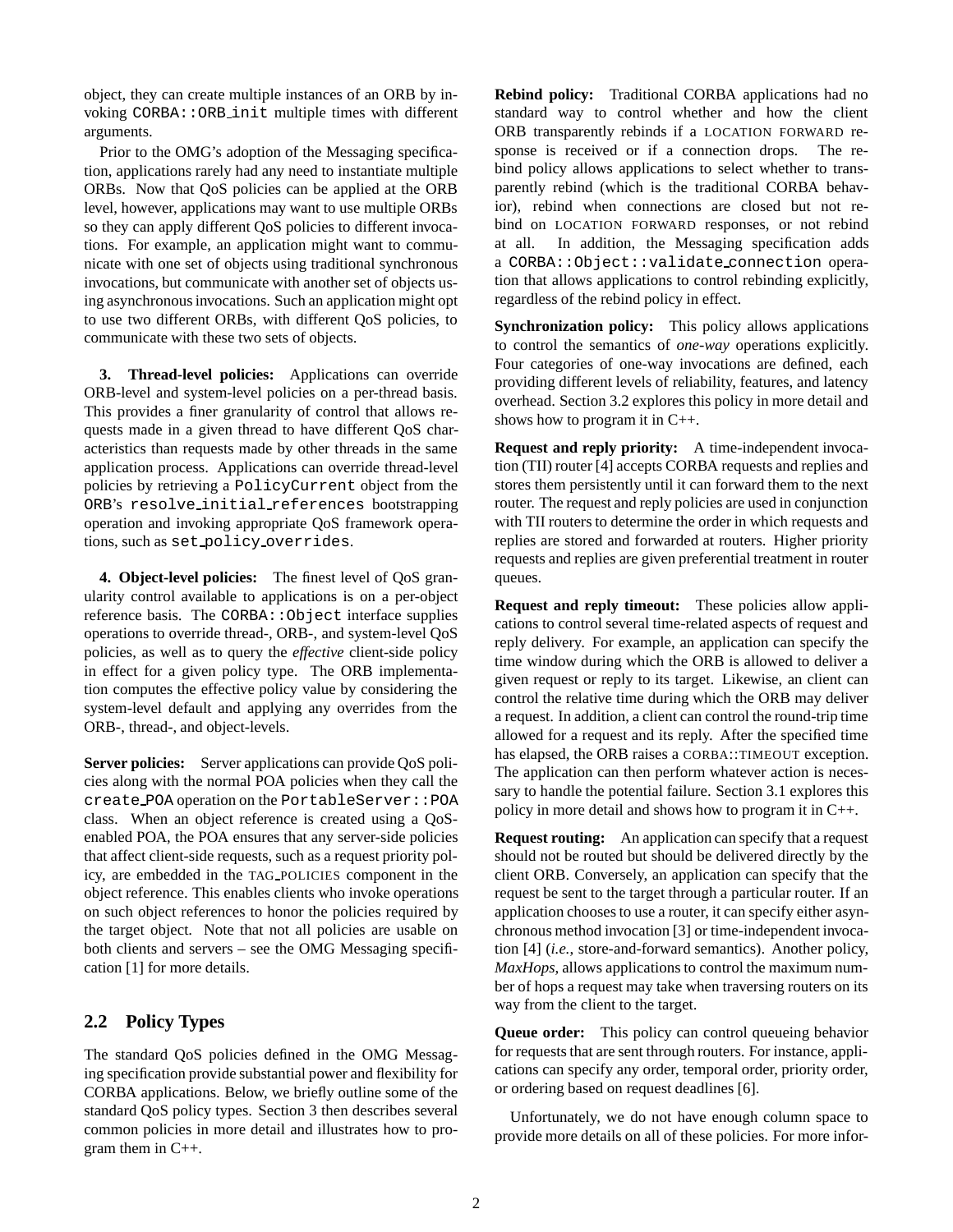mation, please refer to the OMG CORBA Messaging specification.

# **3 QoS Framework Programming Examples**

As shown in Section 2.2, there are a number of policies defined in the OMG Messaging specification. Many of these policies are intended for use with the TII and interoperable routing mechanisms, which makes them somewhat esoteric because there aren't any widely available implementations of these mechanisms (yet). Other policies are useful with conventional CORBA applications, however. In this section we describe how to program two particularly useful policies: *client timeouts* and *reliable one-ways*.

### **3.1 Client Timeouts**

**Overview:** Many client applications must bound the amount of time they block waiting for the ORB and the server to process a request end-to-end. This feature is particularly important for fault tolerance, *e.g.*, by detecting unresponsive or blocked servers and taking appropriate action, such as migrating work to alternative servers or reporting a possible system failure that requires automatic or manual repair. In all these cases, it is desirable to time out operation invocations after an expected execution time has elapsed.

To support these use-cases, the OMG Messaging specification includes policies that client applications can set to automatically timeout operation invocations. The OMG Messaging specification defines a total of five different timeout policies. We focus our discussion here on the *RelativeRoundtripTimeout* policy, which is the most useful for conventional CORBA applications. This policy affects only the behavior of clients, *i.e.*, no timing information is passed to the server.

At the start of each operation invocation, the client ORB queries the RelativeRoundtripTimeoutPolicy defined in the Messaging interface. If this policy has been set by the application, the associated timeout is used to bound the amount of time spent (1) establishing the connection to the remote server, (2) sending the request to the server, and (3) waiting for the reply. Before the ORB waits on any potential blocking operation, it computes the time elapsed since the start of the request and resets the timeout value to the remaining time specified by the policy. Thus, if the total timeout value is 15 msecs and the ORB takes 5 msecs to establish the connection, only 10 msecs are available to send the request and receive the reply.

If the timeout expires during any point in the processing sequence, the client ORB reclaims the resources used for the outstanding request and raises the CORBA::TIMEOUT exception. Due to network delays, or simply because the server takes more than the expected time to process a request, it is possible for a reply to arrive *after* a client ORB has raised the TIMEOUT exception. Thus, an ORB must be prepared to receive and ignore replies for requests that the client no longer cares about.

**Programming client timeouts:** The following example illustrates how to program client timeouts using the *RelativeRoundtripTimeout* policy. As usual, this example is based on the following stock Quoter interface, which was first introduced in [7]:

```
module Stock {
 exception Invalid_Stock {};
  interface Quoter {
    long get_quote (in string stock_name)
      raises (Invalid_Stock);
 };
};
```
We'll start our example by defining the following helper function:

```
void
timed_quote (Quoter_ptr quoter)
\mathcal{L}try {
    const char *stockname = "ACME ORB inc."
    CORBA::Long value =
      quoter->get_quote (stockname);
    // Print the stock value.
    cout << "stock " << stockname
         << " = " << value << endl;
  } catch (CORBA::TIMEOUT &timeout) {
    // Handle timeout exception...
   catch (Stock::Invalid_Stock&)
    // Handle Invalid_Stock exception...
  } catch (...) {
    // Handle other exceptions.
 }
}
```
This function tries to get and print the current value of stockname by invoking the get quote operation via the quoter object reference. The get quote method is invoked under timeout control, based on the QoS override techniques shown below. If a CORBA::TIMEOUT or some other exception is thrown, the function takes corrective action.

We implement our main driver function next. As usual, we perform general initialization activities first, starting by obtaining object references to an ORB and two locality constrained objects, PolicyManager and PolicyCurrent, defined by the OMG Messaging specification.

```
int main (int argc, char *argv[])
{
 try {
   CORBA::ORB_var orb =
     CORBA::ORB_init (argc, argv);
    CORBA::Object_var object =
      orb->resolve_initial_references
      ("ORBPolicyManager");
    CORBA::PolicyManager_var policy_manager =
     CORBA::PolicyManager::_narrow (object.in ());
```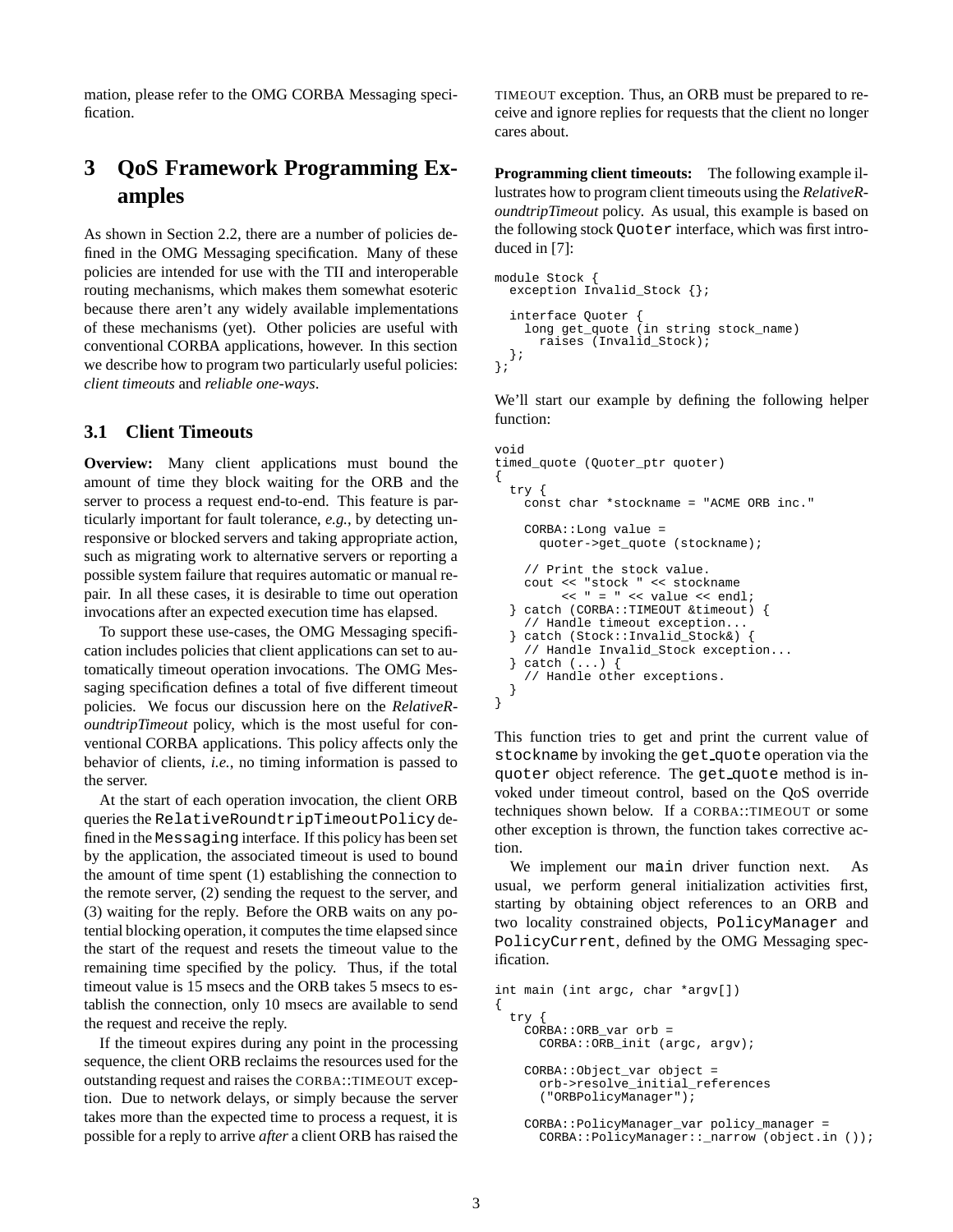```
object = orb->resolve_initial_references
  ("PolicyCurrent");
CORBA::PolicyCurrent_var policy_current =
  CORBA::PolicyCurrent::_narrow (object.in ());
```
The PolicyManager object is used to override ORB-level QoS policies, whereas the PolicyCurrent object is used to override thread-level QoS policies.

As we pointed out in Section 2.1, the OMG Messaging specification does not define default system-level QoS policies. Therefore, we must first initialize the QoS policy defaults in the PolicyManager and PolicyCurrent to be "no-ops." This will allow us to override them selectively later on without worrying about side-effects from undesired defaults.

```
CORBA::PolicyList policy_list;
// Disable all default policies.
policy_list.length (0);
policy_manager->set_policy_overrides
  (policy_list,
   CORBA::SET_OVERRIDE);
policy_current->set_policy_overrides
  (policy_list,
   CORBA::SET_OVERRIDE);
```
Now that we've finished general ORB and Messaging initialization, we can perform application-specific initialization. First, we'll obtain an object reference to a Quoter.

```
const char *IOR;
// ... assume the IOR is initialized somehow.
object = orb->string_to_object (IOR);
Quoter_var quoter =
 Quoter::_narrow (object.in ());
```
For simplicity, we've "hard-coded" the IOR into the program. A more sophisticated client would obtain the Quoter's object reference using a factory or a standard CORBA Object Service, such as Naming or Trading.

Next, we'll create a 1 second timeout for each policy level, *i.e.*, ORB-level, thread-level, and object-level, as follows:

```
// 1 second (TimeT has 100 nanosecond resolution).
TimeBase::TimeT timeout = 10000000;
CORBA::Any orb_timeout;
CORBA::Any thread_timeout;
CORBA::Any object_timeout;
orb_timeout <<= timeout;
thread timeout <<= timeout;
object_timeout <<= timeout;
```
Note how the timeout values are stored in CORBA Anys because that's the type expected by the ORB's create policy operation's second parameter.

Now that we've created the timeouts, we'll use them to set the *RelativeRoundtripTimeout* policy at various levels. We'll first override the ORB-level policy and invoke a timed get quote call, as follows:

```
// Override the ORB policies.
policy_list.length (1);
policy_list[0] = orb->create_policy
  (Messaging::RELATIVE_RT_TIMEOUT_POLICY_TYPE,
   orb_timeout);
policy_manager->set_policy_overrides
  (policy_list, CORBA::SET_OVERRIDE);
// Invoke the get_quote() operator.
timed_quote (quoter.in ());
// Cleanup.
policy_list[0]->destroy ();
```
After we override the ORB's *RelativeRoundtripTimeout* policy, any other invocations that use this ORB will have implicitly have a 1 second timeout. Therefore, applications should be careful when overriding ORB-level QoS policies because unexpected side-effects can occur.

One way to minimize side-effects is to limit the level at which QoS policies are overridden. For instance, we can override the *RelativeRoundtripTimeout* policy at the threadlevel and invoke another timed get quote call, as follows:

```
// Override the thread policies.
policy_list.length (1);
policy_list[0] = orb->create_policy
  (Messaging::RELATIVE_RT_TIMEOUT_POLICY_TYPE,
   thread_timeout);
policy_current->set_policy_overrides
  (policy_list,
   CORBA::SET_OVERRIDE);
// Invoke the get_quote() operator.
timed_quote (quoter.in ());
// Cleanup.
policy_list[0]->destroy ();
```
Unlike the ORB-level override shown earlier, this threadlevel override only affects the current thread.

Even overriding at the thread-level may have undesirable side-effects, however. Therefore, our final example illustrates how to selectively override the *RelativeRoundtripTimeout* policy at the object-level, which is the finest level of granularity supported by the OMG Messaging QoS policy framework.

```
// Override the object policies.
  policy_list.length (1);
  policy_list[0] = orb->create_policy
   (Messaging::RELATIVE_RT_TIMEOUT_POLICY_TYPE,
    object_timeout);
  // Create a new object reference!
  object = quoter->_set_policy_overrides
    (policy_list, CORBA::SET_OVERRIDE);
  Quoter var timed quoter =
    Quoter::_narrow (object.in ());
  // Invoke the get_quote() operator.
  timed_quote (timed_quoter.in ());
  // Cleanup.
 policy_list[0]->destroy ();
} catch (...) {
  // Handle exceptions...
```
} }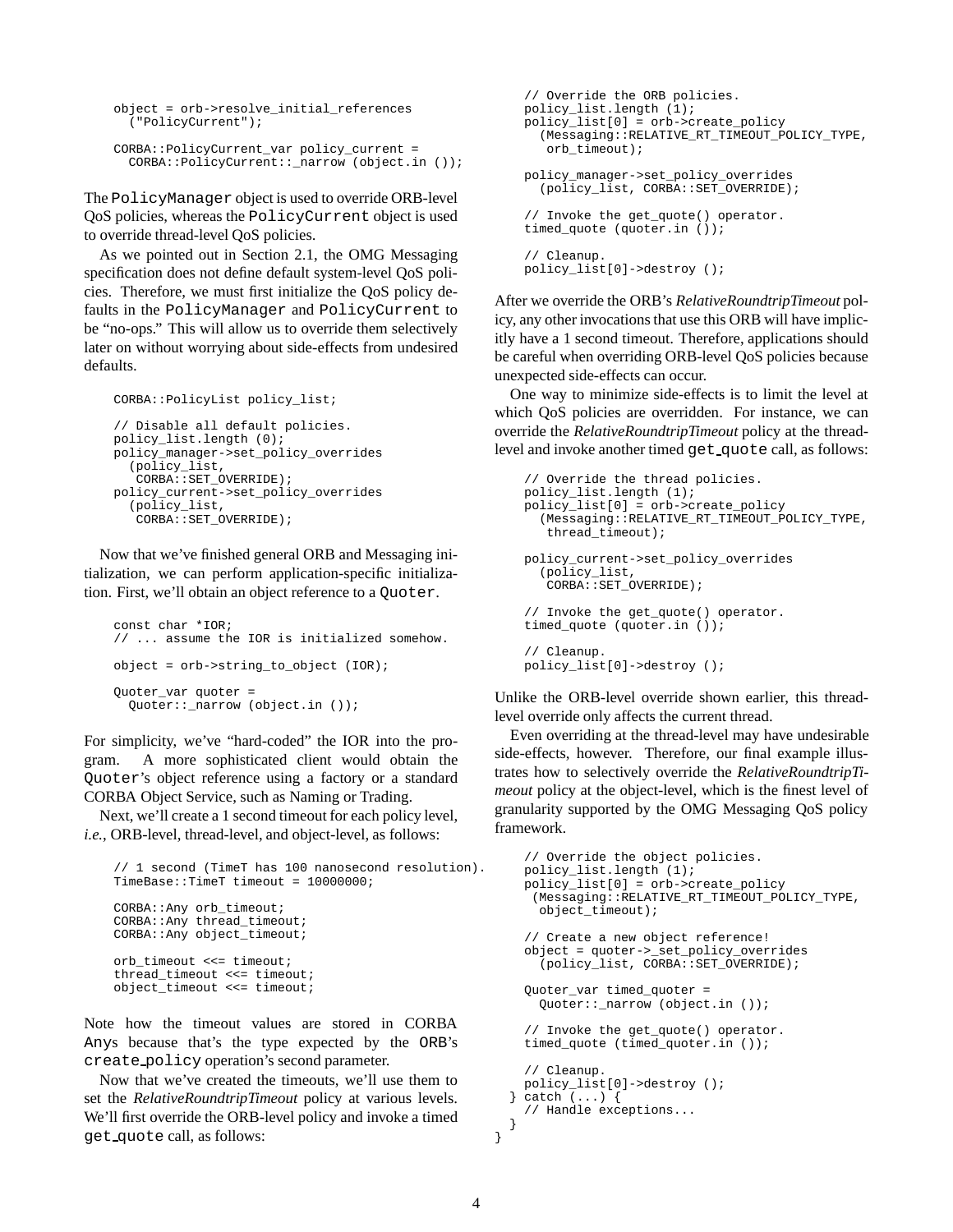We invoke the set-policy-overrides operation on the quoter object reference itself to create a timed quoter object reference, which is imbued with the designated *RelativeRoundtripTimeout* policy.<sup>2</sup> This new object reference is used to invoke the timed get\_quote operation. Due to the "immutability of object references" [1], the original quoter object reference is not altered in any way.

### **3.2 Reliable One-ways**

**Overview:** Traditional CORBA one-way semantics are often unacceptable because there is no guarantee that a particular invocation will be delivered [2]. Moreover, location forwarding does not occur with traditional one-way invocations, which can complicate load balancing, fault tolerance, and automatic server activation [8].

To address limitations with one-way invocations in the earlier CORBA standard, therefore, the OMG Messaging specification contains a *SyncScope* policy. This policy is set by a client and uses new flags in the response requested field of the GIOP header. The server ORB checks this field to determine what type of a reply, if any, is required for a one-way invocation. Figure 2 illustrates where each of the following four synchronization



Figure 2: Reliable One-way Synchronization Scopes

scopes are defined in the OMG Messaging specification.

**1.** SYNC NONE: With this option, the client ORB returns control to the client application before passing the request to the transport layer. Although the client will not block, there is no location forwarding or acknowledgement of reception. This policy is useful for applications that can tolerate some degree of request lossage.

**2.** SYNC WITH TRANSPORT: With this option, the ORB returns control to the client only after the request is passed successfully to the transport layer, *e.g.*, the client-side TCP protocol stack. In this case, the client can block if local resources are unavailable. However, there is still no location forwarding or acknowledgement of reception.

**3.** SYNC WITH SERVER: With this option, the server sends a reply after invoking any servant managers, but before it dispatches the request to the target object. A reply of NO EXCEPTION implies that all location forwarding has been performed and the client ORB can return control to the client application. Thus, the client will block only as long as it takes for the invocation to be processed by the ORB Core and the remote Object Adapter. The SYNC WITH SERVER option provides a client with an assurance that the remote servant has been located. This feature is particularly useful for real-time applications that require some degree of reliability, but do not need to wait for the ultimate upcall to complete.

**4.** SYNC WITH TARGET: This option is equivalent to a synchronous two-way CORBA operation, *i.e.*, the client will block until the server ORB sends a reply after the target object has processed the operation. Any location forwarding will have occurred and a SYSTEM EXCEPTION reply can be sent if problems occur. If no exception is raised, the client can assume that the target servant processed its request.

With the availability of the *SyncScope* policy, the oneway keyword is now redundant. In particular, you can convert a two-way operation with no return value or inout or out parameters into a one-way by defining an appropriate policy and using the CORBA Messaging QoS policy framework. Even so, the oneway keyword remains in OMG IDL for backward compatibility.

**Programming reliable one-ways:** To illustrate the use of the *SyncScope* policy and reliable oneway operations, let's revisit the IDL interface for the callback handler we defined in [2]:

```
module Stock {
 module Callback {
    struct Info
      string stock_name;
      long value;
    };
    interface Handler {
      oneway void push (in Info data);
    };
  // ...
```
The Handler interface defines a one-way push method that is used to pass a stock name and its associated value from a supplier to a consumer that has subscribed to receive callbacks. Because push returns no information to its supplier, we define it as a one-way operation. In the example below, we illustrate how to program a supplier application using various *SyncScope* policies outlined earlier.

As usual, we start by initializing the ORB and policyrelated objects, and then obtain an object reference to a Callback::Handler, as follows:

<sup>&</sup>lt;sup>2</sup>Note that the set\_policy\_overrides operation supplied by CORBA::Object has a leading underscore so that it, like other CORBA::Object member functions, does not clash with user-defined operation names defined in derived interfaces.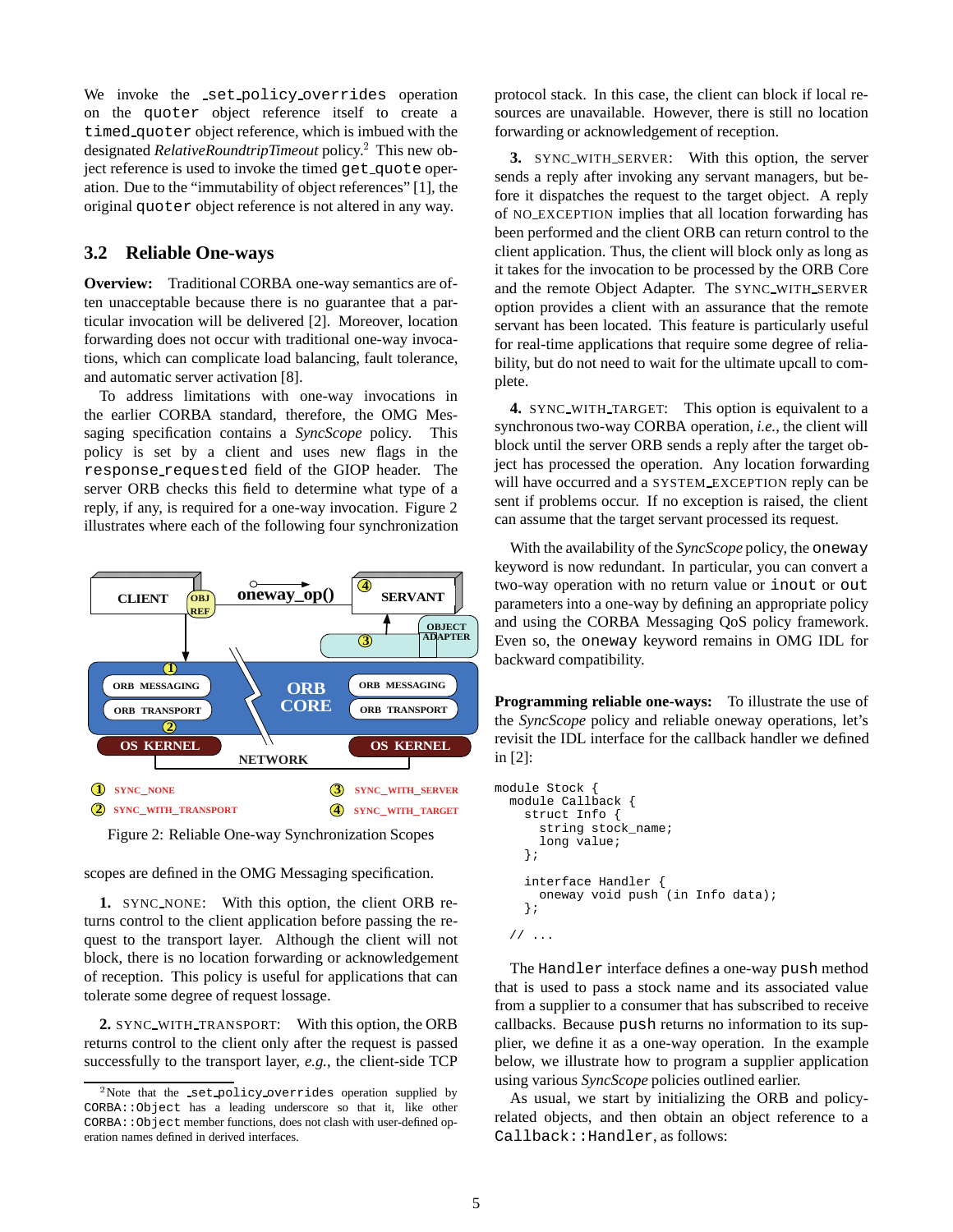```
int main (int argc, char *argv[])
{
  // Initialization activities...
 CORBA::ORB_var orb =
   CORBA::ORB_init (argc, argv);
 object = orb->resolve_initial_references
   ("ORBPolicyManager");
  CORBA::PolicyManager_var policy_manager =
    CORBA::PolicyManager::_narrow (object.in ());
  object = orb->resolve_initial_references
    ("PolicyCurrent");
  CORBA::PolicyCurrent_var policy_current =
   CORBA::PolicyCurrent::_narrow (object.in ());
  const char *IOR;
  // ... assume the IOR is initialized somehow.
 CORBA::Object_var object =
    orb->string_to_object (IOR);
  // Convert object to concrete type.
  Stock::Callback::Handler_var handler =
    Stock::Callback::Handler::_narrow
      (object.in ());
 CORBA::PolicyList policy_list;
 policy_list.length (1);
```
Next, we override the ORB-level *SyncScope* policy to be SYNC NONE and push the current threshold value of the ubiquitous "ACME ORB, Inc." stock to the callback consumer.

```
CORBA::Any orb_level;
orb_level <<= Messaging::SYNC_NONE;
policy_list[0] = orb->create_policy
  (Messaging::SYNC_SCOPE_POLICY_TYPE,
   orb_level);
policy_manager->set_policy_overrides
  (policy_list,
   CORBA::SET_OVERRIDE);
Stock::Callback::Info info;
// Assign name and value.
info.stock_name =
  CORBA::string_dup ("ACME ORB Inc.");
info.threshold_value = TRADING_THRESHOLD;
// Push this info to the callback consumer.
```
handler->push (info); policy\_list[0]->destroy ();

Since the SYNC NONE policy is effectively a "no-op," this example will have no better reliability semantics than a conventional one-way operation. Therefore, to ensure that the server at least receives the one-way operation, we can set the *SyncScope* policy to the SYNC WITH SERVER value. For variety, we override this policy at the thread-level, as follows:

```
CORBA::Any thread_level;
thread_level <<= Messaging::SYNC_WITH_SERVER;
policy_list[0] = orb->create_policy
  (Messaging::SYNC_SCOPE_POLICY_TYPE,
   thread_level);
policy_current->set_policy_overrides
  (policy_list,
   CORBA::SET_OVERRIDE);
// Push this info to the callback consumer.
handler->push (info);
```

```
policy_list[0]->destroy ();
```
When the server ORB receives the push operation it will send back an acknowledgement just before invoking the upcall on the Callback:: Handler servant.

Finally, we show how to set the *SyncScope* policy to the SYNC WITH TARGET value, which we override at the objectlevel, as follows:

```
CORBA::Any object_level;
 object_level <<= Messaging::SYNC_WITH_TARGET;
 policy_list[0] = orb->create_policy
    (Messaging::SYNC_SCOPE_POLICY_TYPE,
    object_level);
 object = handler->_set_policy_overrides
    (policy_list,
    CORBA::SET_OVERRIDE);
 handler =
   Stock::Callback::Handler::_narrow (object.in ());
  // Push this info to the callback consumer.
 handler->push (info);
 policy_list[0]->destroy ();
}
```
Note that the SYNC WITH TARGET policy value yields semantics that are roughly equivalent to a two-way operation. The only difference is that a two-way operation can raise user-defined exceptions, whereas a one-way operation cannot.

As you can see, this example is structurally similar to the timeout example from Section 3.1. The main difference is the use of different policies types and values.

# **4 Concluding Remarks**

This column outlines the myriad QoS policies defined in the OMG CORBA Messaging specification. As shown above, these QoS policies provide a new degree of flexibility and control to CORBA application developers. We focused our discussion on several policies, *client timeouts* and *reliable one-ways*, that we've found useful when developing realworld CORBA applications.

When evaluating if and how to use the OMG Messaging QoS policy framework, we recommend that you consider the following points.

**Programming complexity:** Although the QoS policy framework is very powerful, it comes with an increased cost in programming complexity. This additional complexity is necessary to allow CORBA to expand its role as an integration technology and provide the hooks needed to accommodate message-oriented middleware (MOM) solutions within standards-based CORBA applications. Traditionally, MOM services have supplied rich QoS configurability. Thus, enabling CORBA to interact in the MOM space required it to supply similar QoS capabilities.

**Portability:** At this point, no ORBs support the entire OMG CORBA Messaging specification, though both Orbix 2000 [9] and TAO [10] support many of the CORBA Messaging features. Therefore, before jumping in head first and using these new features in your next mission-critical